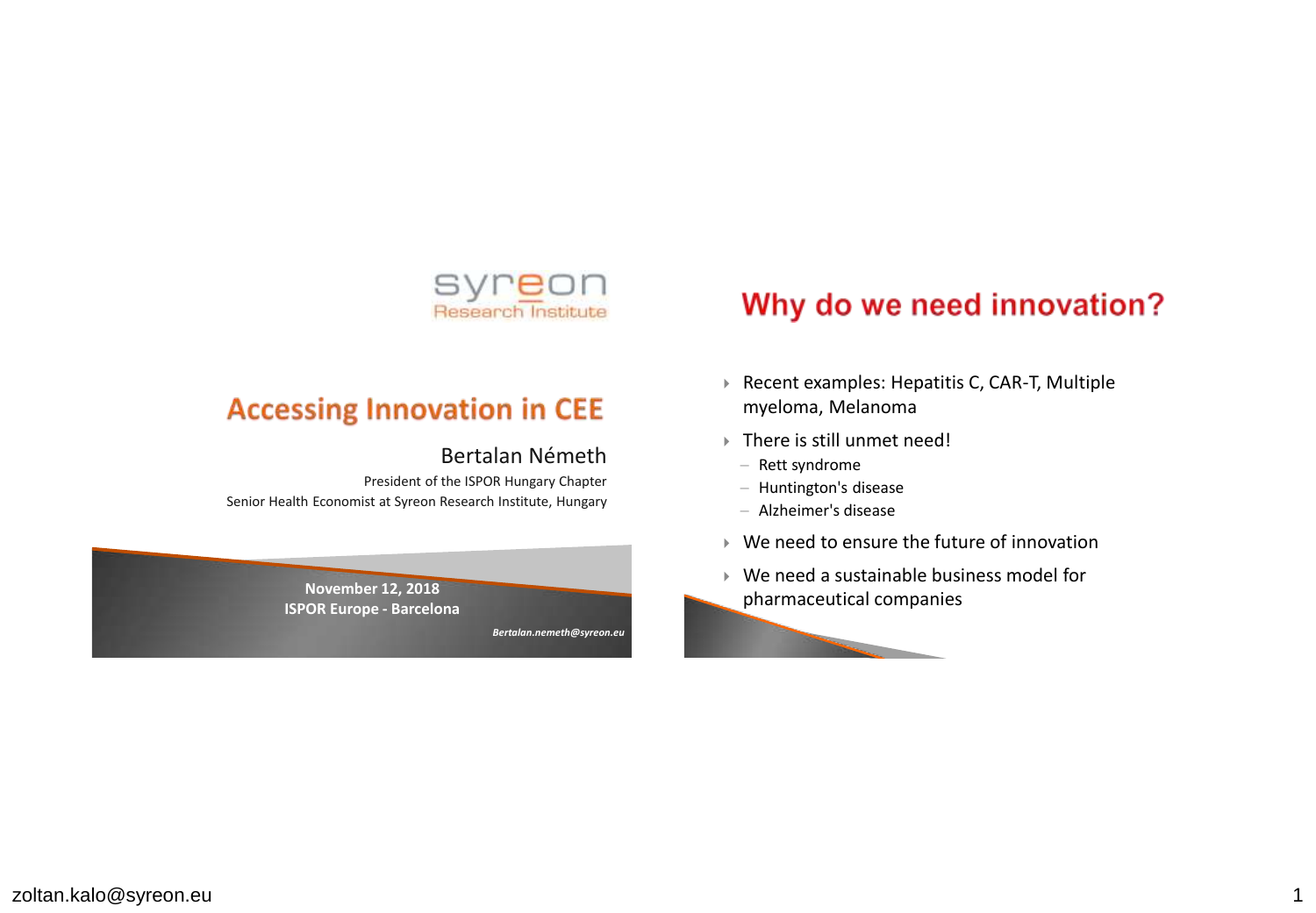#### **Finding the right molecule**



Form and showery through FDA approval, identiquing a row medicine bakes at linest 10 years on instruge and excitation are recruited at the approval to the ATS-C



https://www.skepticalraptor.com/skepticalraptorblog.php/pharmaceutical-drug-development-vaccines/



 $\ddot{\phantom{0}}$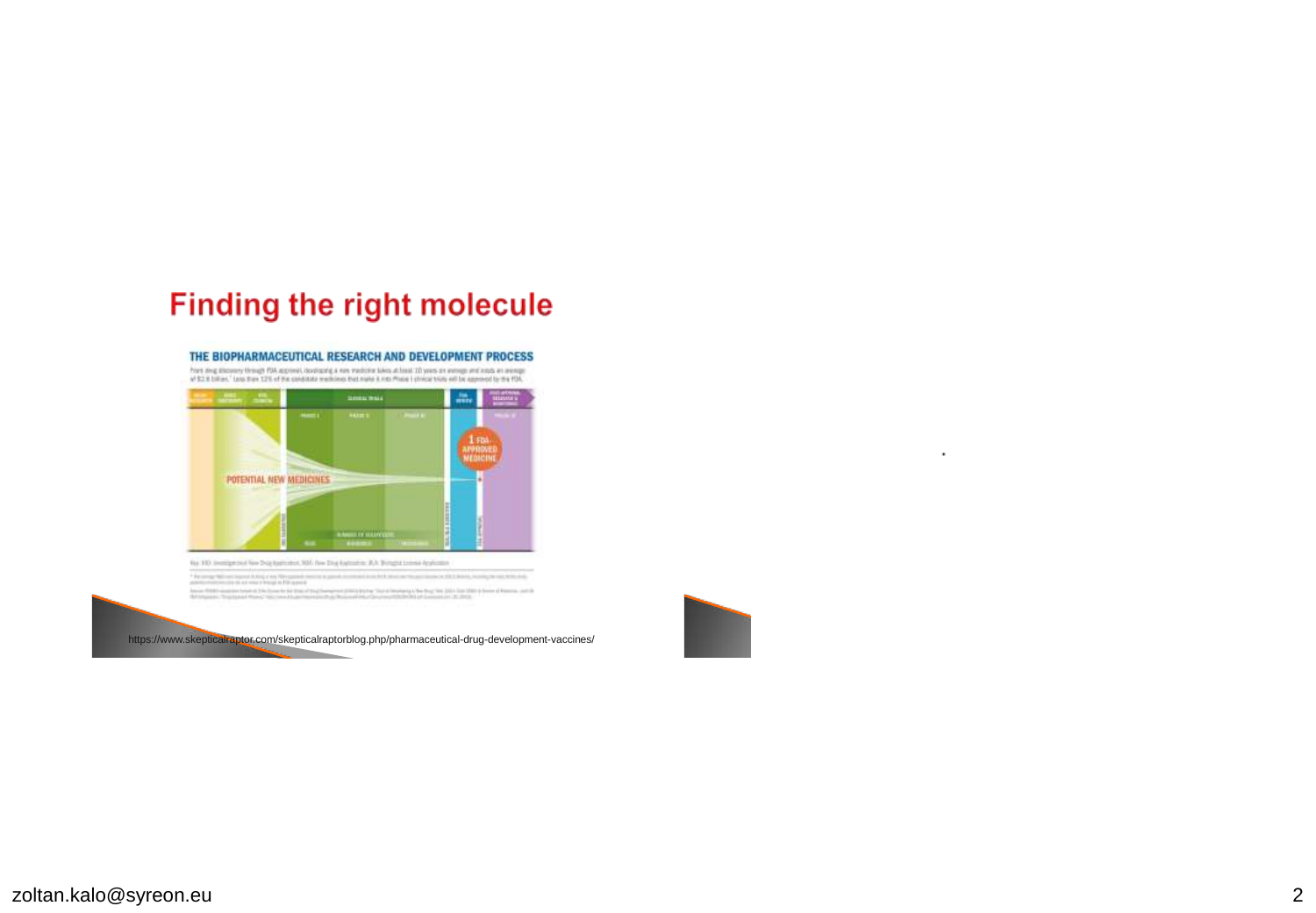#### How much does it cost?

- When capitalizing out-of-pocket costs and postapproval R&D costs, the total pre-approval cost estimate is **2.2 Billion EUR**
- $\triangleright$  For those companies that have launched more than four drugs, the median cost per new drug is **4.5 Billion EUR**
- Total capitalized costs were shown to have increased at an annual rate of **8.5% above general price**

**inflation.** DiMasi, J. A., et al. (2016). Innovation in the pharmaceutical industry: new estimates of R&D costs. *Journal of health economics*, *47*, 20-33. Herper M. How Much Does Pharmaceutical Innovation Cost? A Look At 100 Companies. *Forbes*, Aug 11, 2013

#### How do we pay for it?

- Every single country has limited resources available!
- $\triangleright$  The budgets are tight and strictly controlled need to be sustainable!
- $\triangleright$  Are the patients and payers willing to pay for innovation costs?
- Manufacturers need incentives to further continue innovation

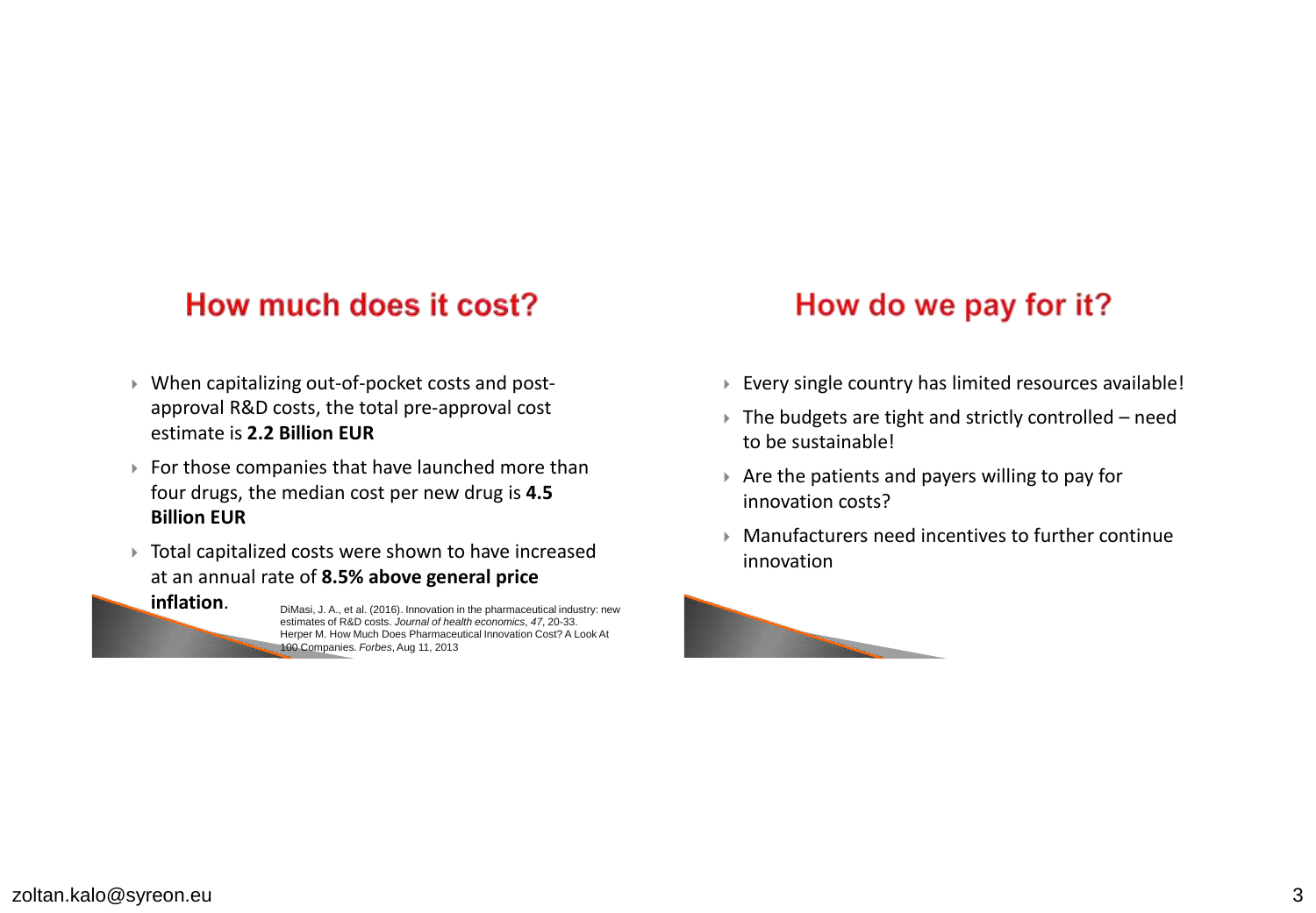# **Life expectancy**



#### **GDP** per capita

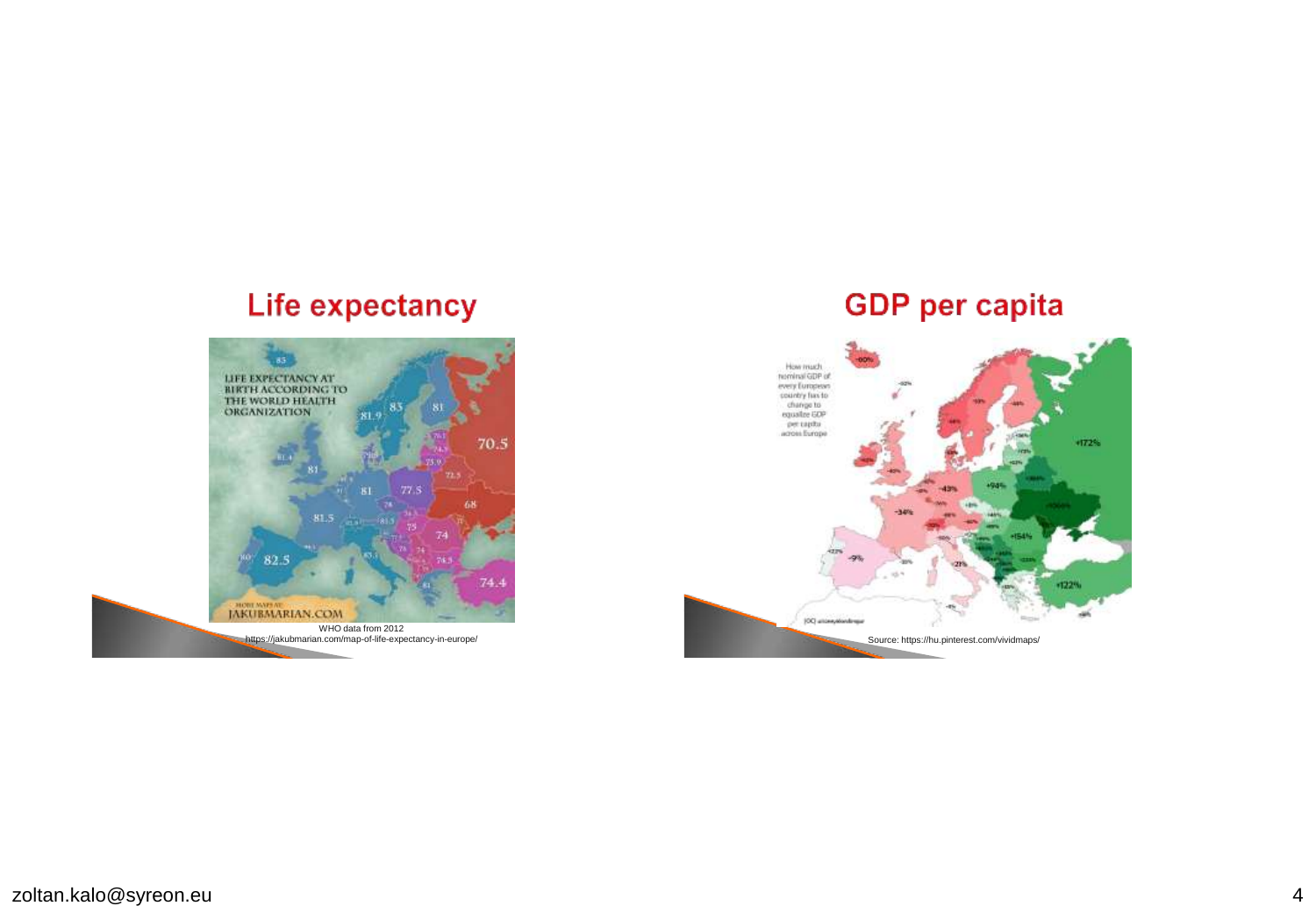## **Common problem in middle** income countries

- $\triangleright$  New drug in a disease area with huge public health priority
- However…
	- ─ drug is not good value for money
	- ─ with significant budget impact
	- ─ uncertainty in the number of patients
	- ─ uncertainty in health benefits for local patients



# **Implementation of Value Based Pricing across Europe**

- Ex-factory pharmaceutical prices are usually **established for high income countries**
- What is fair (i.e. value based) price in a high income country, **may not be a fair price** in a lower income country
- $\triangleright$  Implementation of value based pricing of new health technologies necessitates **differential pricing** across countries

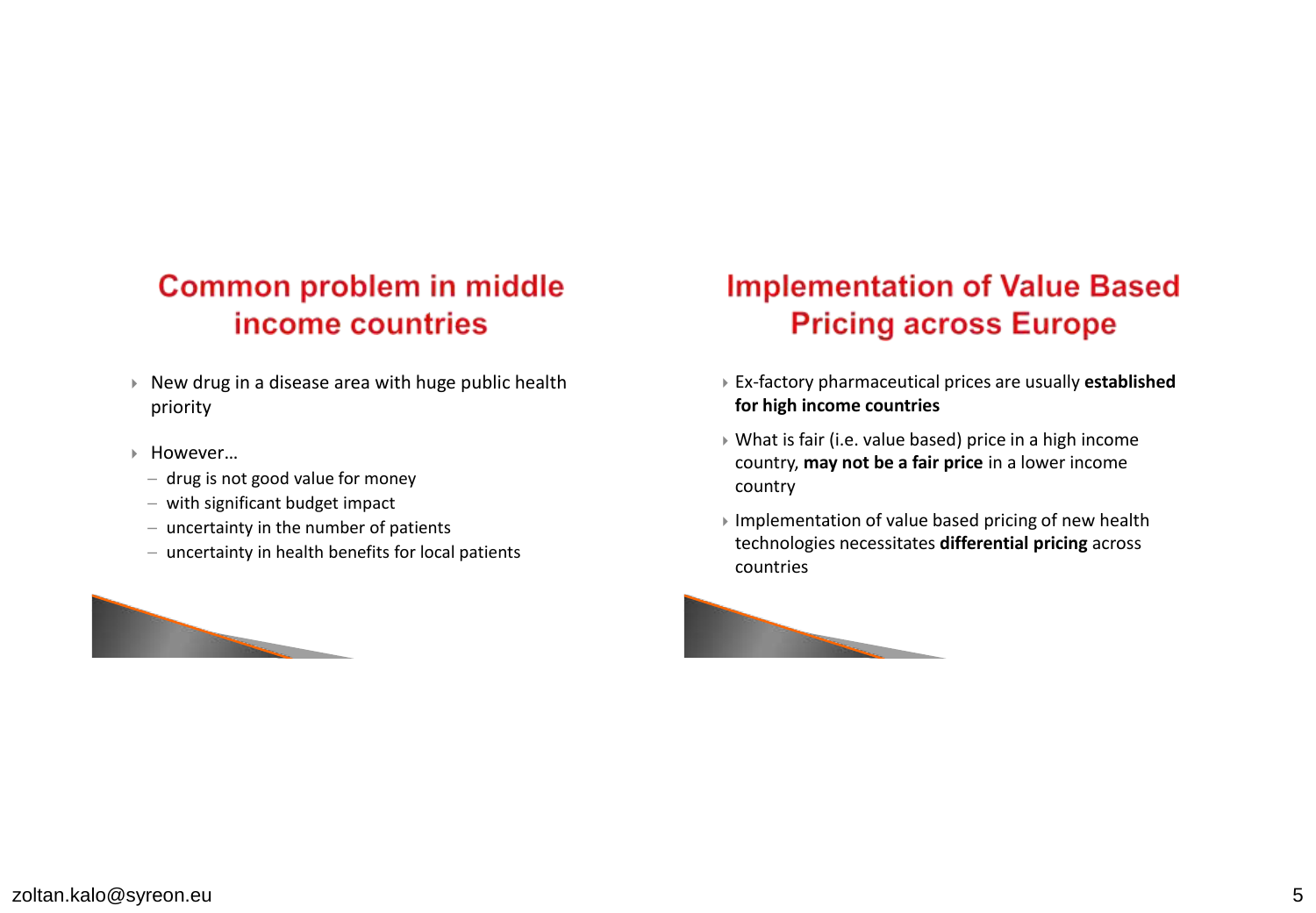#### **Potential scenarios**

- $\triangleright$  Negotiate about the price reduction to improve value for money and affordability
- If the manufacturer cannot reduce the price:
	- 1. Purchase the medicine at a price which is above its value and affordability
	- 2. Not purchasing the breakthrough medication
- **Other option: managed entry agreement**



# **Solutions to facilitate** differential pricing

- **Ramsey (differential) pricing**  adjustment of exfactory prices to local purchasing power – the old method. May not be realistic expectation…
- **EU restrictions** on international price referencing (e.g. referencing according to the GDP) and parallel trade – against the EU framework

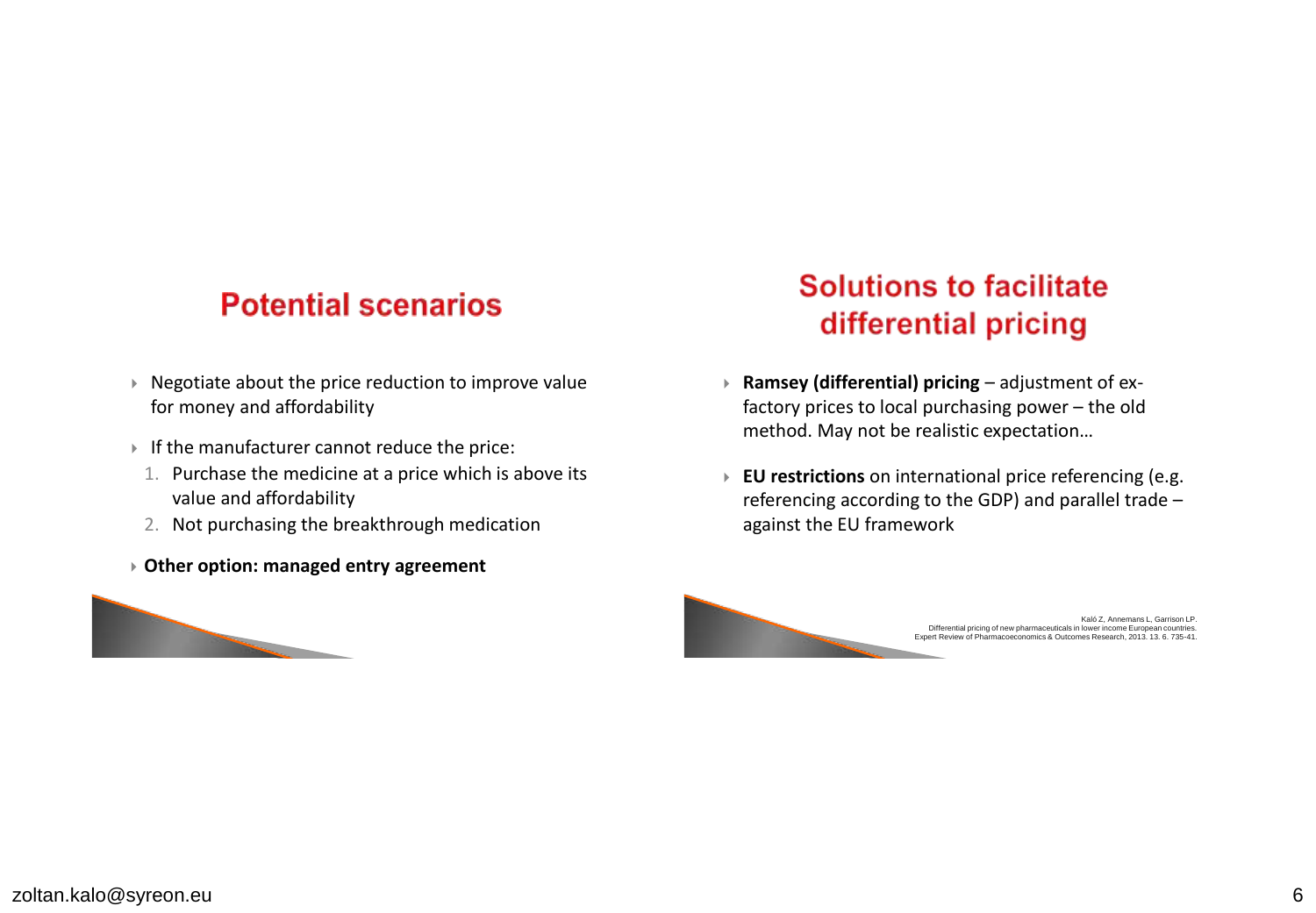# **Solutions to facilitate** differential pricing

- **confidential rebate mechanism** 
	- successful approach only if
	- $-$  confidentiality remains
	- $-$  confidential rebate is not implemented in high income countries
- **risk-sharing** (i.e. patient access schemes)
	- $-$  financial risk sharing: easy to implement even is small lower income countries
	- $-$  outcome based risk-sharing: experience mainly in higher income countries, but already started in some CEE countries



# **Managed entry agreement**

- Managed entry agreements =
	- **F** risk-sharing: to reduce uncertainty of payers
	- confidentiality: to facilitate differential pricing in order to increase patient access

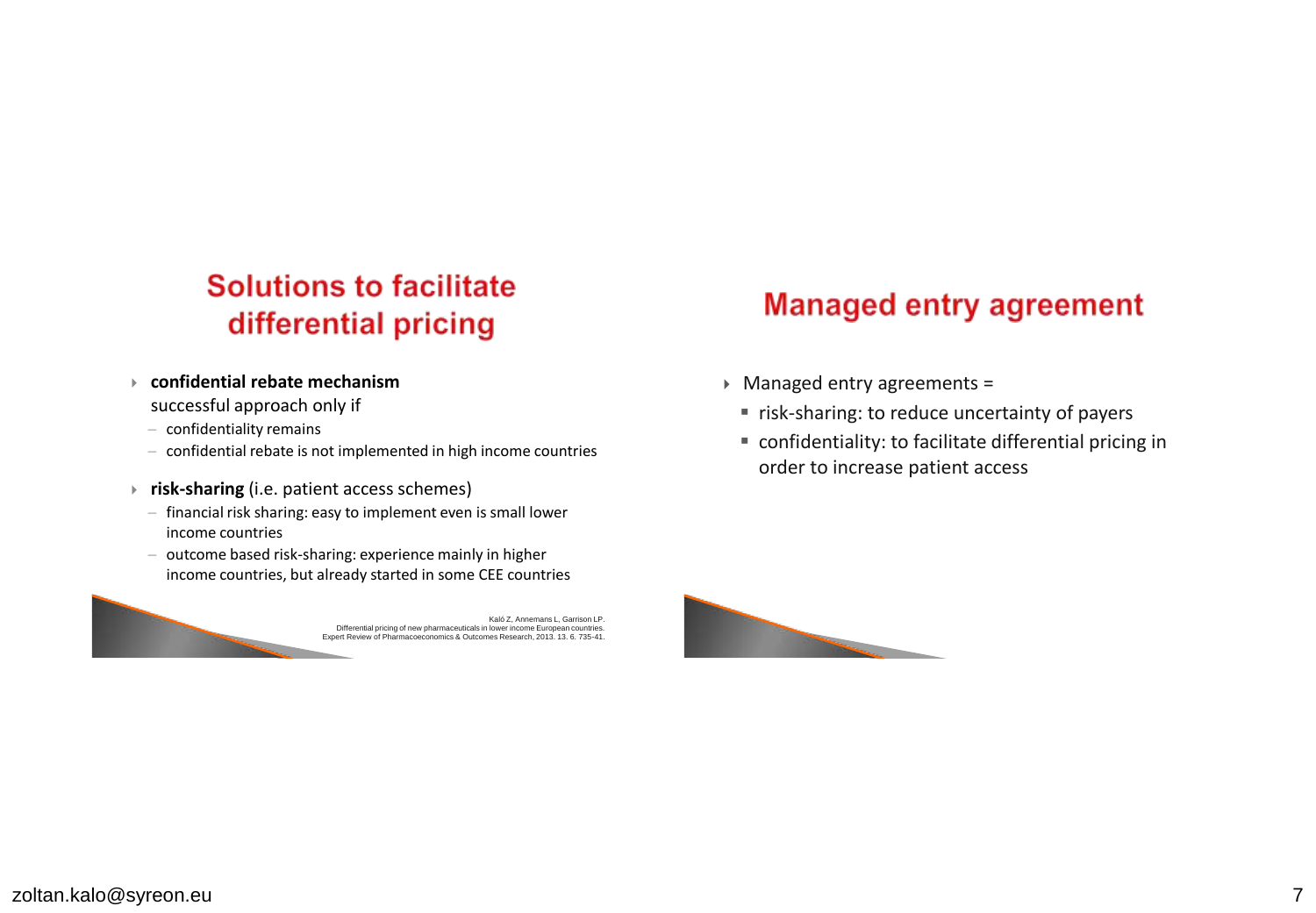## "Risk sharing agreement forces clinicians to focus on patient outcomes"

Sergio Pecorelli Italian Medicines Agency (AIFA) ISPOR Milan, 2015



# **Necessities of managed entry** agreements

- 1. Knowledge: ability to judge the value of new technologies (e.g. HTA agency)
- 2. Target: e.g. benchmark
- 3. Legal process: willingness and opportunity to negotiate about the price
- 4. Real world data (claims database or patient registry): for the implementation of discount, rebate, or payback